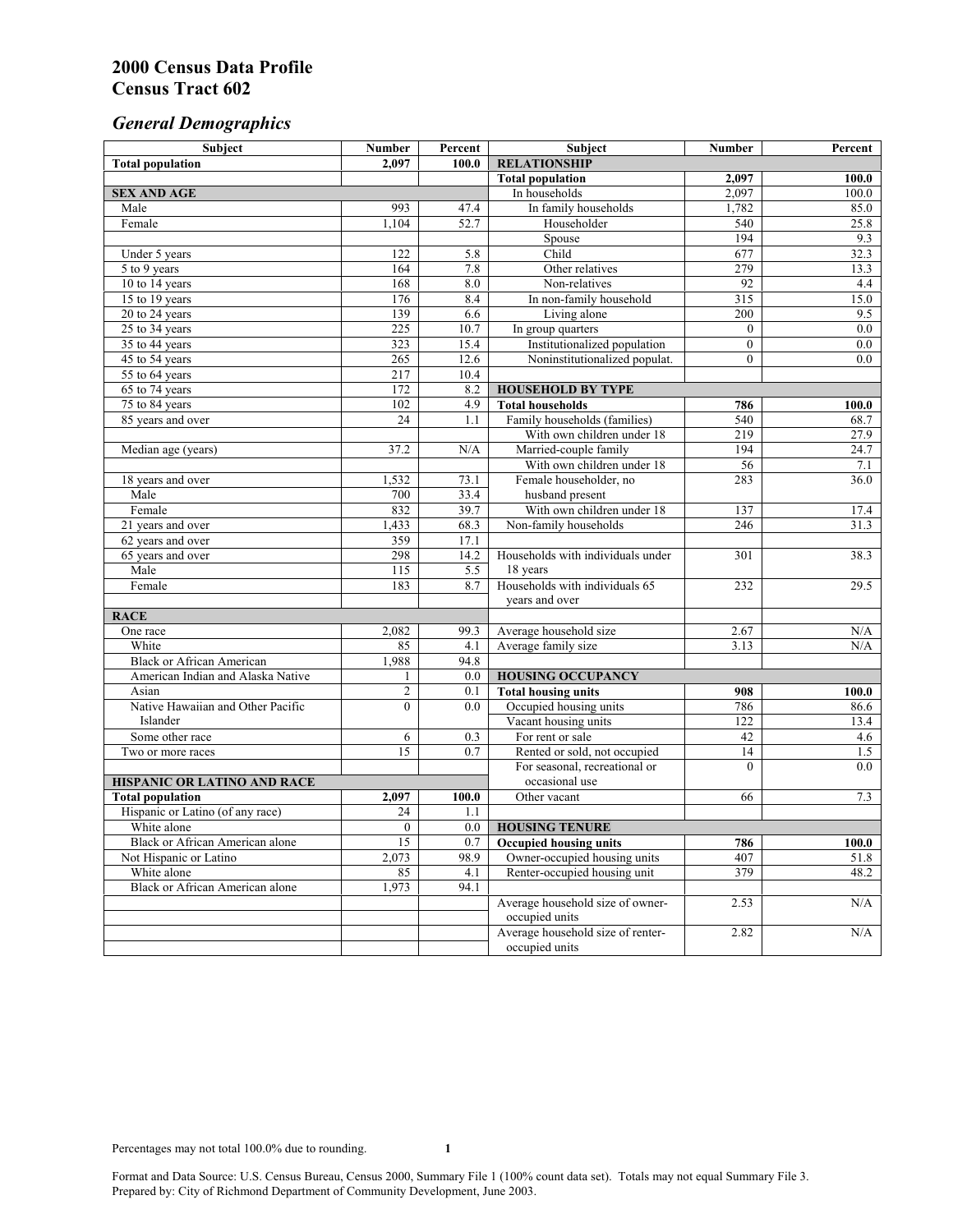# *Social Characteristics*

| <b>Subject</b>                                       | <b>Number</b>            | Percent           | <b>Subject</b>                         | <b>Number</b>   | Percent |
|------------------------------------------------------|--------------------------|-------------------|----------------------------------------|-----------------|---------|
| <b>SCHOOL ENROLLMENT</b>                             | <b>RESIDENCE IN 1995</b> |                   |                                        |                 |         |
| Population 3 years and over enrolled in              | 589                      | 100.0             | Population 5 years and over            | 2,030           | 100.0   |
| school                                               |                          |                   | Same house in 1995                     | 1,202           | 59.2    |
| Nursery school, preschool                            | 22                       | 3.7               | Different house in the U.S. in         | 804             | 39.6    |
| Kindergarten                                         | 29                       | 4.9               | 1995                                   |                 |         |
| Elementary school (grades 1-8)                       | 319                      | 54.2              | Same county                            | 536             | 26.4    |
| High school (grades 9-12)                            | 179                      | 30.4              | Different county                       | 268             | 13.2    |
| College or graduate school                           | 40                       | 6.8               | Same state                             | 137             | 6.7     |
|                                                      |                          |                   | Different state                        | 131             | 6.5     |
| EDUCATIONAL ATTAINMENT                               |                          | Elsewhere in 1995 | 24                                     | 1.2             |         |
| Population 25 years and over                         | 1,327                    | 100.0             |                                        |                 |         |
| Less than 9 <sup>th</sup> grade                      | 154                      | 11.6              | NATIVITY AND PLACE OF BIRTH            |                 |         |
| $9th$ to $12th$ grade, no diploma                    | 415                      | 31.3              | <b>Total population</b>                | 2,148           | 100.0   |
| High school graduate (includes equivalency)          | 400                      | 30.1              | Native                                 | 2.123           | 98.8    |
| Some college, no degree                              | 245                      | 18.5              | Born in United States                  | 2,111           | 98.3    |
| Associate degree                                     | 22                       | 1.7               | State of residence                     | 1,696           | 79.0    |
| Bachelor's degree                                    | 38                       | 2.9               | Different state                        | 415             | 19.3    |
| Graduate or professional degree                      | 53                       | 4.0               | Born outside United States             | 12              | 0.6     |
| Percent high school graduate or higher               | 57.1%                    | N/A               | Foreign born                           | $\overline{25}$ | 1.2     |
| Percent bachelor's degree or higher                  | 6.9%                     | N/A               | Entered 1990 to March 2000             | 8               | 0.4     |
|                                                      |                          |                   | Naturalized citizen                    | 17              | 0.8     |
| <b>MARITAL STATUS</b>                                |                          | Not a citizen     | 8                                      | 0.4             |         |
| Population 15 years and over                         | 1,686                    | 100.0             |                                        |                 |         |
| Never married                                        | 669                      | 39.7              | <b>REGION OF BIRTH OF FOREIGN BORN</b> |                 |         |
| Now married, not including separated                 | 489                      | 29.0              | Total (excluding born at sea)          | 25              | 100.0   |
| Separated                                            | 126                      | 7.5               | Europe                                 | $\overline{0}$  | 0.0     |
| Widowed                                              | 143                      | 8.5               | Asia                                   | 17              | 68.0    |
| Female                                               | 128                      | 7.6               | Africa                                 | $\theta$        | 0.0     |
| Divorced                                             | 259                      | 15.4              | Oceania                                | $\theta$        | 0.0     |
| Female                                               | 129                      | 7.7               | Latin America                          | 8               | 32.0    |
|                                                      |                          |                   | Northern America                       | $\theta$        | 0.0     |
| <b>GRANDPARENTS AS CAREGIVERS</b>                    |                          |                   |                                        |                 |         |
| Grandparent living in household with<br>117<br>100.0 |                          |                   | <b>LANGUAGE SPOKEN AT HOME</b>         |                 |         |
| one or more own grandchildren under 18               |                          |                   | Population 5 years and over            | 2,030           | 100.0   |
| years                                                |                          |                   | English only                           | 1,975           | 97.3    |
| Grandparent responsible for grandchildren            | 45                       | 38.5              | Language other than English            | 55              | 2.7     |
|                                                      |                          |                   | Speak English less than                | 36              | 1.8     |
| <b>VETERAN STATUS</b>                                |                          |                   | "very well"                            |                 |         |
| Civilian population 18 years and over                | 1,550                    | 100.0             | Spanish                                | 19              | 0.9     |
| Civilian veterans                                    | 225                      | 14.5              | Speak English less than<br>"very well" | 19              | 0.9     |
| <b>DISABILITY STATUS OF THE CIVILIAN</b>             |                          |                   | Other Indo-European                    | 19              | 0.9     |
| NONINSTITUTIONALIZED POPULATION                      | languages                |                   |                                        |                 |         |
| Population 5 to 20 years                             | Speak English less than  | $\overline{0}$    | 0.0                                    |                 |         |
| With a disability                                    | 548<br>88                | 100.0<br>16.1     | "very well"                            |                 |         |
| Population 21 to 64 years                            | 1,186                    | 100.0             | Asian and Pacific Island               | 9               | 0.4     |
| With a disability                                    | 332                      | 28.0              | languages                              |                 |         |
| Percent employed                                     | 38.6%                    | N/A               | Speak English less than                | $\overline{9}$  | 0.4     |
| No disability                                        | 854                      | 72.0              | "very well"                            |                 |         |
| Percent employed                                     | 56.2%                    | $\rm N/A$         | Other Languages                        | 8               | 0.4     |
| Population 65 years and over                         | 287                      | 100.0             | Speak English less than                | 8               | 0.4     |
| With a disability                                    | 80                       | 27.9              | "very well"                            |                 |         |

Format and Data Source: U.S. Bureau of the Census, Census 2000, Summary File 3 (sample data set). Totals may not equal Summary File 1 due to sampling. Prepared by: City of Richmond Department of Community Development, June 2003.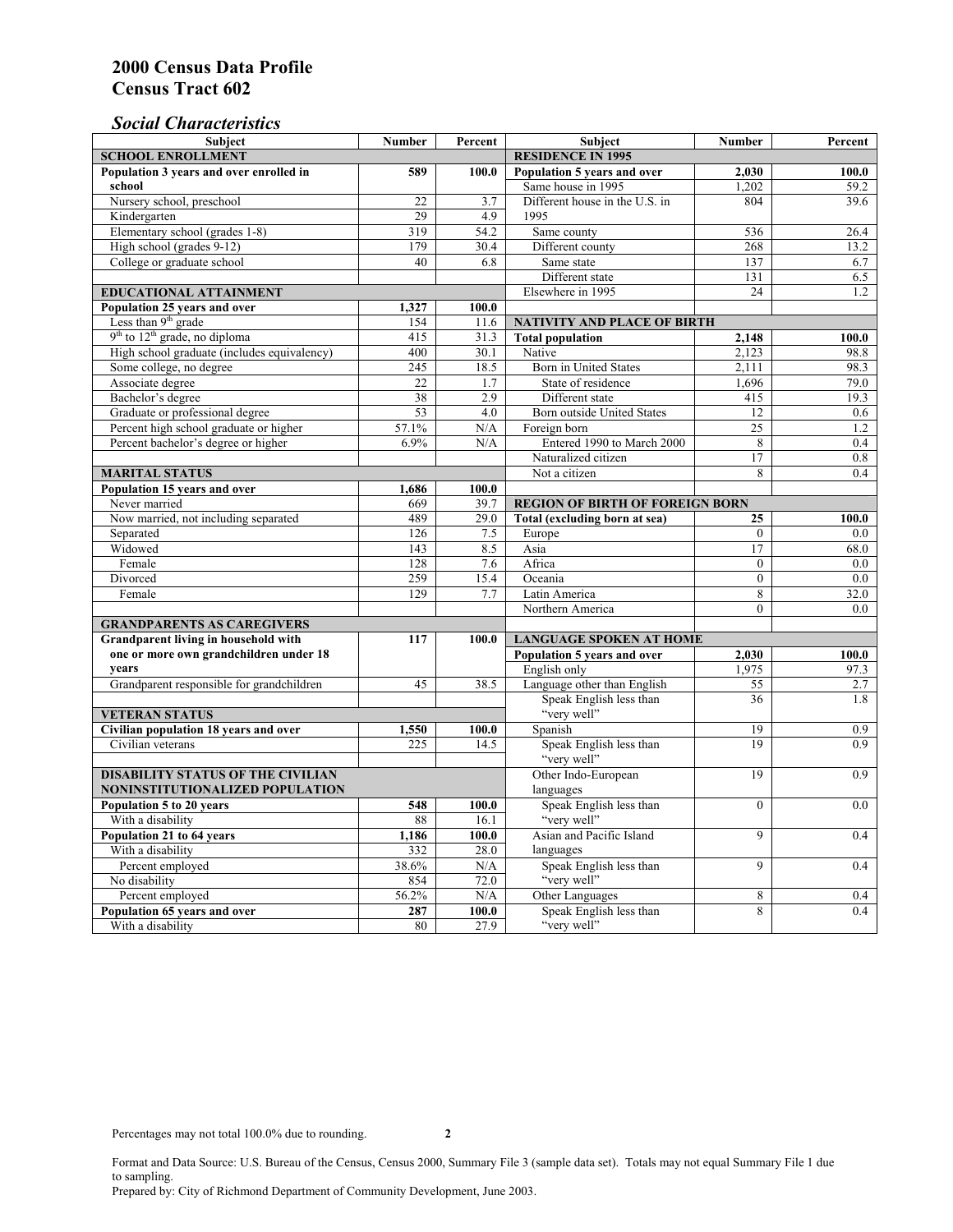## *Economic Characteristics*

| <b>Subject</b>                                     | Number           | Percent | Subject                              | Number          | Percent          |
|----------------------------------------------------|------------------|---------|--------------------------------------|-----------------|------------------|
| <b>EMPLOYMENT STATUS</b>                           |                  |         | <b>INCOME IN 1999</b>                |                 |                  |
| Population 16 years and over                       | 1,652            | 100.0   | <b>Households</b>                    | 757             | 100.0            |
| In labor force                                     | 851              | 51.5    | Less than \$10,000                   | 159             | 21.0             |
| Civilian labor force                               | 842              | 51.0    | \$10,000 to \$14,999                 | 70              | 9.2              |
| Employed                                           | 729              | 44.1    | \$15,000 to \$24,999                 | 178             | 23.5             |
| Unemployed                                         | 113              | 6.8     | \$25,000 to \$34,999                 | 129             | 17.0             |
| Percent of civilian labor force                    | 13.4%            | N/A     | \$35,000 to \$49,999                 | 93              | 12.3             |
| Armed Forces                                       | 9                | 0.5     | \$50,000 to \$74,999                 | 63              | 8.3              |
| Not in labor force                                 | 801              | 48.5    | \$75,000 to \$99,999                 | 28              | 3.7              |
| Females 16 years and over                          | 923              | 100.0   | \$100,000 to \$149,999               | $\overline{20}$ | 2.6              |
| In labor force                                     | 440              | 47.7    | \$150,000 to \$199,999               | $\mathbf{0}$    | $\overline{0.0}$ |
| Civilian labor force                               | 440              | 47.7    | \$200,000 or more                    | 17              | 2.2              |
| Employed                                           | 367              | 39.8    | Median household income (dollars)    | 21,835          | N/A              |
| Own children under 6 years                         | 129              | 100.0   |                                      |                 |                  |
| All parents in family in labor force               | 78               | 60.5    | With earnings                        | 574             | 75.8             |
|                                                    |                  |         | Mean earnings (dollars)              | 31,748          | N/A              |
| <b>COMMUTING TO WORK</b>                           |                  |         | With Social Security income          | 282             | 37.3             |
| Workers 16 years and over                          | 720              | 100.0   | Mean Social Security income          | 10,362          | N/A              |
| Car, truck, or van – drove alone                   | 390              | 54.2    | (dollars)                            |                 |                  |
| Car, truck, or van - carpooled                     | 104              | 14.4    | With Supplemental Security income    | 45              | 5.9              |
| Public transportation (including taxicab)          | 183              | 25.4    | Mean Supplemental Security           | 5,473           | N/A              |
| Walked                                             | 23               | 3.2     | income (dollars)                     |                 |                  |
| Other means                                        | 13               | 1.8     | With public assistance income        | 45              | 5.9              |
| Worked at home                                     | $\overline{7}$   | 1.0     | Mean public assistance income        | 440             | N/A              |
|                                                    |                  |         | (dollars)                            |                 |                  |
| Mean travel time to work (minutes)                 | 25.5             | N/A     |                                      |                 |                  |
|                                                    |                  |         | With retirement income (dollars)     | 160             | 21.1             |
| Employed civilian population 16 years and over     | 729              | 100.0   | Mean retirement income (dollars)     | 35,839          | N/A              |
| <b>OCCUPATION</b>                                  |                  |         |                                      |                 |                  |
| Management, professional, and related occupations  | 78               | 10.7    | <b>Families</b>                      | 551             | 100.0            |
| Service occupations                                | 184              | 25.2    | Less than \$10,000                   | 126             | 22.9             |
| Sales and office occupations                       | 219              | 30.0    | \$10,000 to \$14,999                 | 53              | 9.6              |
| Farming, fishing, and forestry occupations         | $\boldsymbol{0}$ | 0.0     | \$15,000 to \$24,999                 | 108             | 19.6             |
| Construction, extraction, and maintenance          | 28               | 3.8     | \$25,000 to \$34,999                 | 72              | 13.1             |
| occupations                                        |                  |         | \$35,000 to \$49,999                 | 80              | 14.5             |
| Production, transportation, and material moving    | 220              | 30.2    | \$50,000 to \$74,999                 | 47              | 8.5              |
| occupations                                        |                  |         | \$75,000 to \$99,999                 | 28              | 5.1              |
|                                                    |                  |         | \$100,000 to \$149,999               | $\overline{20}$ | 3.6              |
| <b>INDUSTRY</b>                                    |                  |         | \$150,000 to \$199,999               | $\mathbf{0}$    | 0.0              |
| Agriculture, forestry, fishing and hunting, and    | 8                | 1.1     | \$200,000 or more                    | 17              | 3.1              |
| mining                                             |                  |         | Median family income (dollars)       | 21,435          | N/A              |
| Construction                                       | 28               | 3.8     |                                      |                 |                  |
| Manufacturing                                      | 104              | 14.3    | Per capita income (dollars)          | 13,057          | N/A              |
| Wholesale trade                                    | 26               | 3.6     | <b>Median earnings (dollars)</b>     |                 |                  |
| Retail trade                                       | 121              | 16.6    | Male full-time, year-round workers   | 20,403          | N/A              |
| Transportation and warehousing, and utilities      | 44               | 6.0     | Female full-time, year-round workers | 17,458          | N/A              |
| Information                                        | 5                | 0.7     |                                      | Number          | Percent          |
| Finance, insurance, real estate, and rental and    | 52               | 7.1     |                                      | below           | below            |
| leasing                                            |                  |         |                                      | poverty         | poverty          |
| Professional, scientific, management,              | 55               | 7.5     | Subject                              | level           | level            |
| administrative, and waste management services      |                  |         | <b>POVERTY STATUS IN 1999</b>        |                 |                  |
| Educational, health and social services            | 132              | 18.1    | <b>Families</b>                      | 178             | 32.3             |
| Arts, entertainment, recreation, accommodation and | 80               | 11.0    | With related children under 18 years | 122             | 35.5             |
| food services                                      |                  |         | With related children under 5 years  | 45              | 42.1             |
| Other services (except public administration)      | 21               | 2.9     | Families with female householder, no | 123             | 42.4             |
| Public Administration                              | 53               | 7.3     | husband present                      |                 |                  |
|                                                    |                  |         | With related children under 18 years | 104             | 45.2             |
| <b>CLASS OF WORKER</b>                             |                  |         | With related children under 5 years  | 45              | 52.9             |
| Private wage and salary workers                    | 588              | 80.7    | Individuals                          | 719             | 33.9             |
| Government workers                                 | 115              | 15.8    | 18 years and over                    | 438             | 28.1             |
| Self-employed workers in own not incorporated      | 26               | 3.6     | 65 years and over                    | 99              | 34.5             |
| business                                           |                  |         | Related children under 18 years      | 281             | 49.9             |
| Unpaid family workers                              | $\mathbf{0}$     | 0.0     | Related children 5 to 17 years       | 233             | 51.8             |
|                                                    |                  |         | Unrelated individuals 15 years and   | 75              | 21.8             |
|                                                    |                  |         | over                                 |                 |                  |
|                                                    |                  |         |                                      |                 |                  |

Percentages may not total 100.0% due to rounding. **3** 

Format and Data Source: U.S. Bureau of the Census, Census 2000, Summary File 3 (sample data set). Totals may not equal Summary File 1 due to sampling.

Prepared by: City of Richmond Department of Community Development, June 2003.